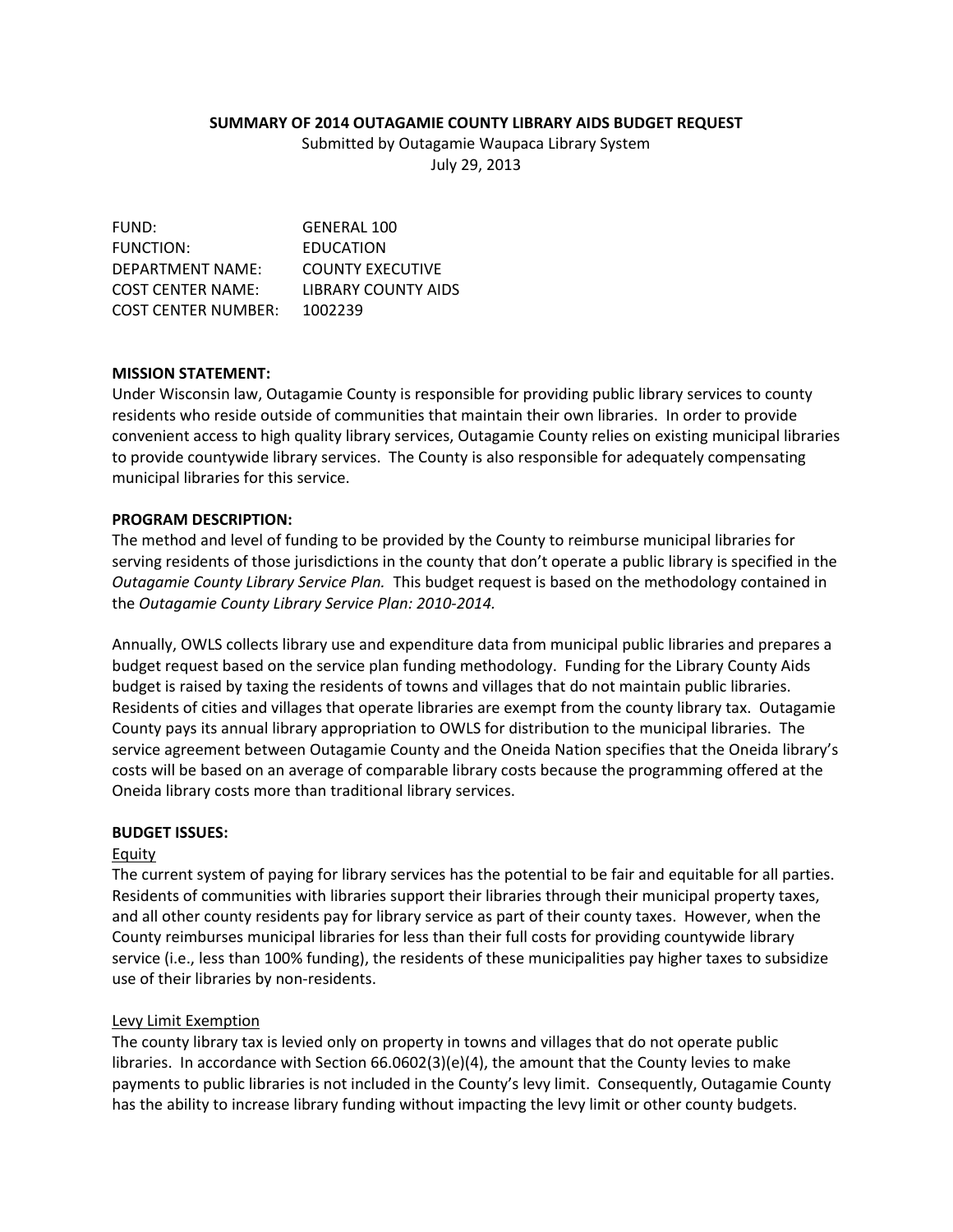## Library Use

The number of items borrowed from municipal libraries in Outagamie County in 2012 decreased by 3%, and the number of items borrowed by residents of towns and villages without libraries decreased by 2.2%. However, the use of municipal libraries remains strong. Over the past ten years the number of items loaned increased an average of 2.2% annually to 2,513,187 items. While fewer items were borrowed in 2012, over 47,000 downloads of digital content were used. In addition, nearly 1.2 million visits were made to municipal libraries during 2012, public Internet computers were used more than 193,000 times, and nearly 85,000 people attended library programs.

# Unit Costs

Because of flat or decreasing library budgets, reimbursable library expenditures decreased by 5.3% in 2012, resulting in a 2.5% decrease in unit costs. The 2012 cost per item loaned is \$0.26 per item less than it was ten years ago.

# County Share of Library Service Costs

Excellent progress has been made in recent years toward the goal of compensating municipal public libraries at 100% of their costs for providing countywide library service, as the funding level increased from 78.4% in 2007 to 96.1% in 2013.

| l Year:        | 2009  | 2010  | 2011  | 2012  | 2013  | 2014    |
|----------------|-------|-------|-------|-------|-------|---------|
| Funding Level: | 80.4% | 84.2% | 88.2% | 92.1% | 96.1% | $100\%$ |

A goal of the *County Library Service Plan: 2010‐2014* is to compensate municipal public libraries for 100% of their costs, based on the county funding formula, by the end of the 5‐year period covered by the *Plan* (i.e., 2014). To achieve this goal the county funding level needed to be increased by 4% each year. This goal has been possible because of the levy exemption, and it is understood that the recommended funding methodology would need to be revisited should library payments no longer be exempt from county levy limits.

Because 2012 county circulation decreased by 2.2% and the cost per loan decreased by 2.5% in 2012, Outagamie County's share of library service costs has actually decreased by 4.7% to \$1,590,220. Consequently, the increase in funding level to 100% of the county formula will result in a budget decrease of 0.8% or \$12,965.

# Achieving Equitable Support

When municipal libraries are not reimbursed for all the countywide service they provide, residents of municipalities with libraries pay more for library service to subsidize use by rural residents. By reaching the 100% funding level, county residents will be reimbursing municipal libraries for their full cost of providing service to them.

### Library Service is a Bargain for the County

Contracting with municipalities for library service continues to be a bargain for Outagamie County. It is estimated that the owner of a \$100,000 home paying for library service through county taxes would pay less than \$26 in 2014, i.e. about the cost of a new hardcover book. Even at the 100% funding level, residents living outside of communities with libraries continue to pay significantly less for the same service than those living in communities with libraries.